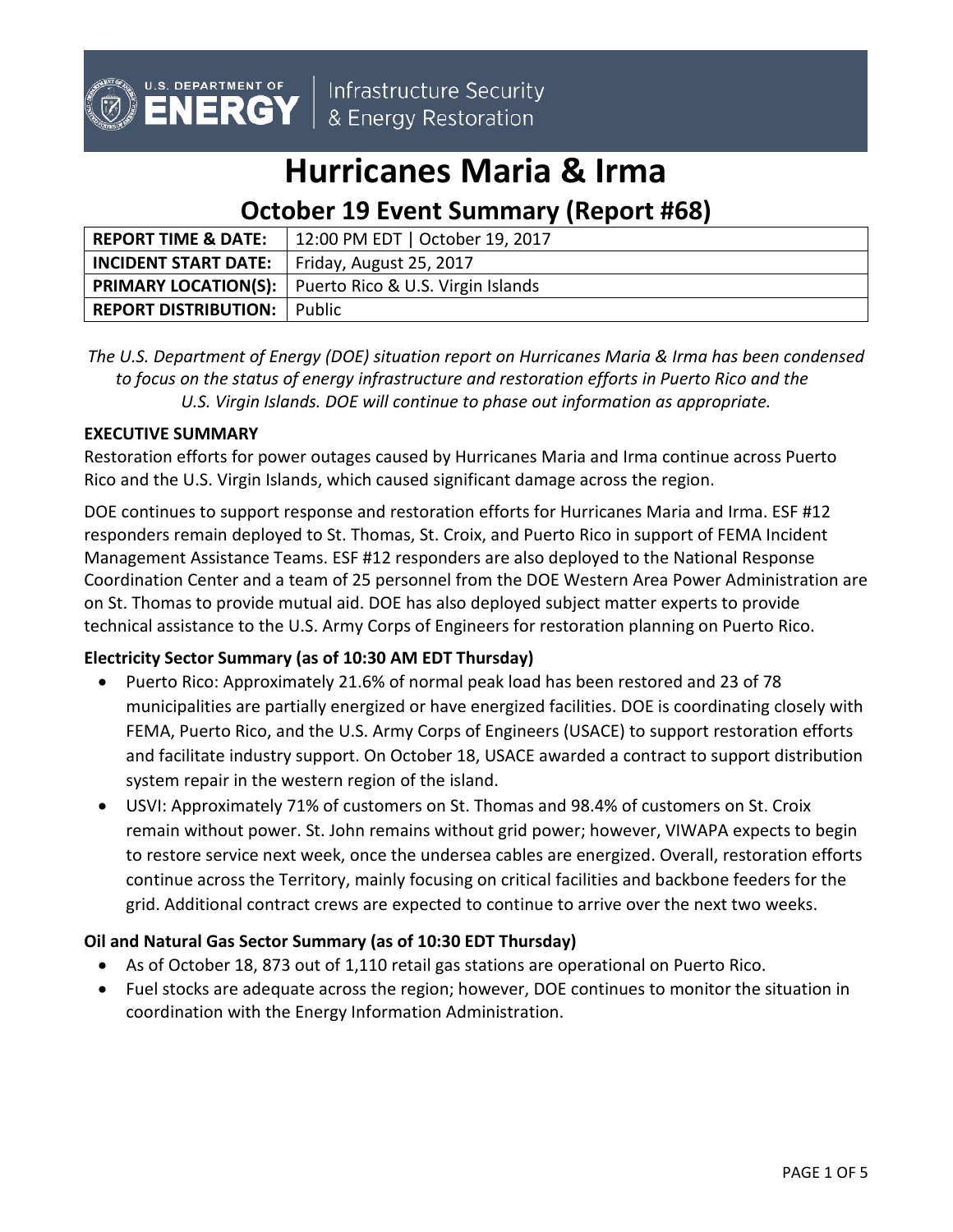# **Hurricane Maria**

**ELECTRICITY SECTOR**

#### **Puerto Rico**

| <b>ESTIMATED ELECTRICITY OUTAGES AS OF 11:00 AM EDT 10/19/2017</b> |                                                     |                                                               |  |  |  |
|--------------------------------------------------------------------|-----------------------------------------------------|---------------------------------------------------------------|--|--|--|
| <b>Impacted Territory</b>                                          | <b>Current Estimated</b><br><b>Customer Outages</b> | <b>Percent of Estimated</b><br><b>Customers without Power</b> |  |  |  |
| Puerto Rico                                                        | $^{\sim}1,230,721$                                  | $^{\sim}78.4\%$                                               |  |  |  |
| <b>PR Total</b>                                                    | $^{\sim}1,230,721$                                  | $^{\sim}78.4\%$                                               |  |  |  |

*Note: Estimate number of customers without power is based on percent of average peak load restored*

- As of 7:06 PM EDT, Wednesday, October 18, peak load was approximately 579 MW, which represents about 21.6% of normal peak load restored (2,685 MW).
	- o A total of 23 out of 78 municipalities on Puerto Rico are at least partially energized. A map listing which areas are partially energized is available at: [status.pr/Maps/Map/AEE.](http://status.pr/Maps/Map/AEE)
- As of 11:00 AM EDT, Thursday, October 19, DOE estimates at least 1.23 million (78.4%) of customers on the island of Puerto Rico remain without power.
	- o *Note: Outage numbers are an approximation based on the ratio of current load over the normal peak load. Due to technical constraints, PREPA is unable to provide a more accurate number of customers without power at this time.*
- PREPA reported that as of 7:06 PM EDT, Wednesday, October 18, approximately 281 of 1,107 (25.4%) transmission lines or line segments of various voltages have been energized.
- PREPA reported that as of 7:06 PM EDT, Wednesday, October 18, approximately 124 of 339 (36.5%) substations of various voltages are energized.
- Jacksonville Electric Authority (JEA) has sent linemen and assets to assist the U.S. Army Corps of Engineers and Puerto Rico in restoration efforts.
- The New York Power Authority has sent crews to provide mutual aid, supporting damage assessments and restoration efforts.
- DOE is coordinating with PREPA, FEMA, the U.S. Army Corps of Engineers (USACE), and industry to provide technical subject matter experts and to facilitate mutual aid.
	- o On Wednesday, October 18, USACE awarded a contract for the repair of the distribution system in the western region of Puerto Rico.
	- o On Monday, October 16, USACE awarded a contract to support transmission and distribution systems restoration efforts on Puerto Rico.

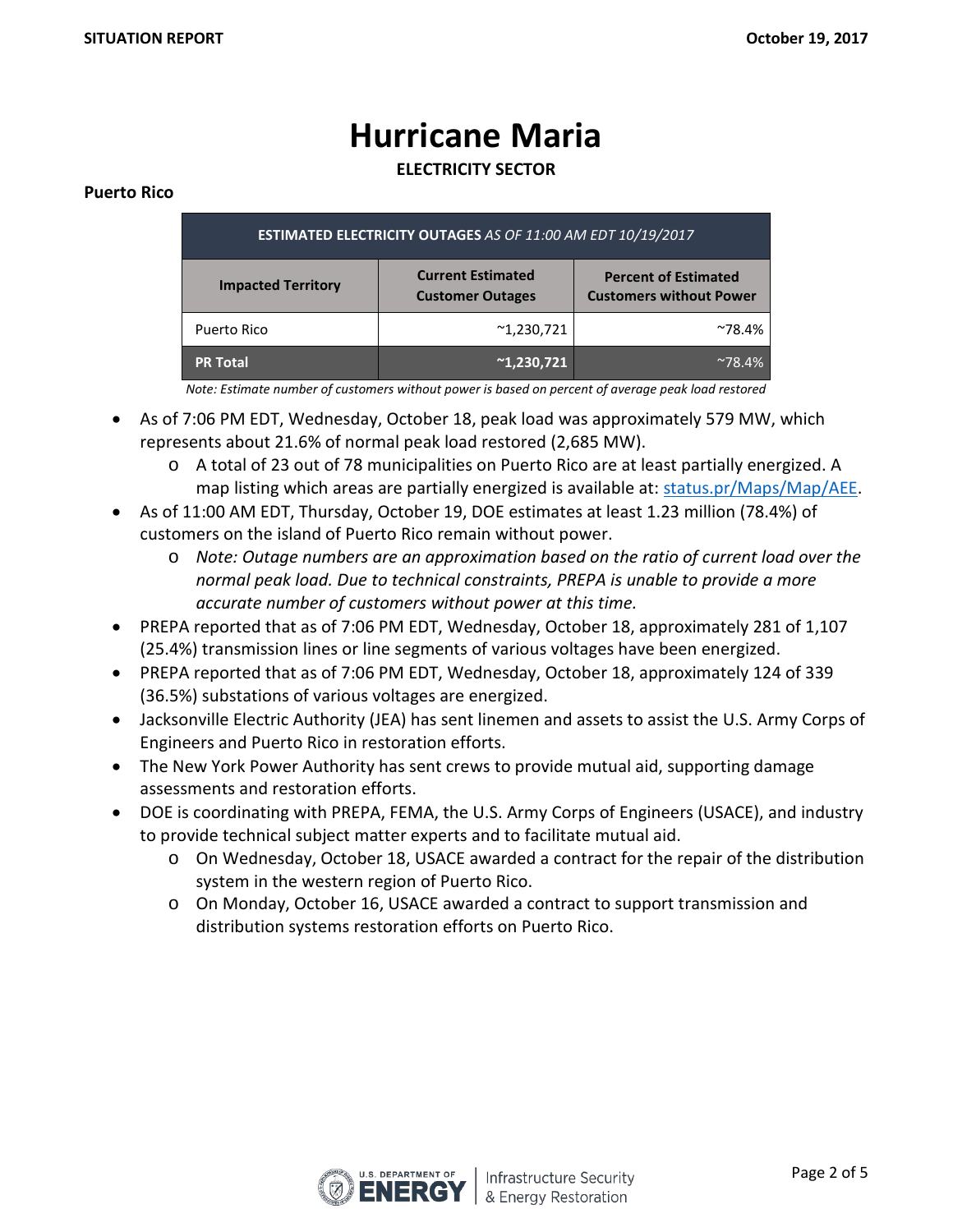#### **U.S. Virgin Islands**

| ELECTRICITY OUTAGES AS OF 8:10 PM EDT 10/17/2017 |                                 |                                                     |  |  |  |
|--------------------------------------------------|---------------------------------|-----------------------------------------------------|--|--|--|
| <b>Impacted Island</b>                           | <b>Current Customer Outages</b> | <b>Percent of</b><br><b>Customers without Power</b> |  |  |  |
| St. Thomas                                       | 16,112                          | $^{\sim}71.0\%$                                     |  |  |  |
| St. John                                         | 2,887                           | 100.0%                                              |  |  |  |
| St. Croix                                        | 22,408                          | $^{\sim}98.4\%$                                     |  |  |  |
| <b>USVI Total</b>                                | 41.407                          | $^{\sim}85.6\%$                                     |  |  |  |

*Note: The U.S. Virgin Islands Water and Power Authority (VIWAPA) is now providing customer outage information. Estimates of customer without power in earlier reports were based on load.*

- As of Tuesday, October 17, approximately 41,407 customers (85.6%) on the U.S. Virgin Islands remain without power.
	- o On St. Thomas, 16,112 customers (71.0%) are reported to be without power.
	- o On St. Croix, 22,408 customers (98.4%) are reported to be without power.
	- o St. John remains without grid power.
	- o *Note: VIWAPA is transitioning to a new reporting schedule. Updated outage data was not reported on October 18.*
- Based on current restoration work schedules, VIWAPA is projecting to energize its East End Substation on St. Thomas by Sunday, October 22, which will enable the undersea transmission cables to St. John to be energized. VIWAPA will then begin to restore service to portions of Cruz Bay, St. John as early as the middle of next week.
- VIWAPA has removed electrical meters at locations where damage was apparent to either the meter base and/or weather head and reminding customer that the customer is responsible for ensuring repairs and inspection are complete, which is standard practice during a restoration.
- Governor Kenneth Mapp announced VIWAPA is aiming for 90% of the USVI to be restored by late December.
- DOE is working closely with industry and FEMA to facilitate mutual assistance for the USVI.

# **OIL & GAS SECTOR**

#### **PORTS**

• The U.S. Coast Guard has reopened all ports that receive marine delivery of petroleum products in Sector San Juan (Puerto Rico and the U.S. Virgin Islands). Draft restrictions and daylight-only restrictions remain in place at several ports.

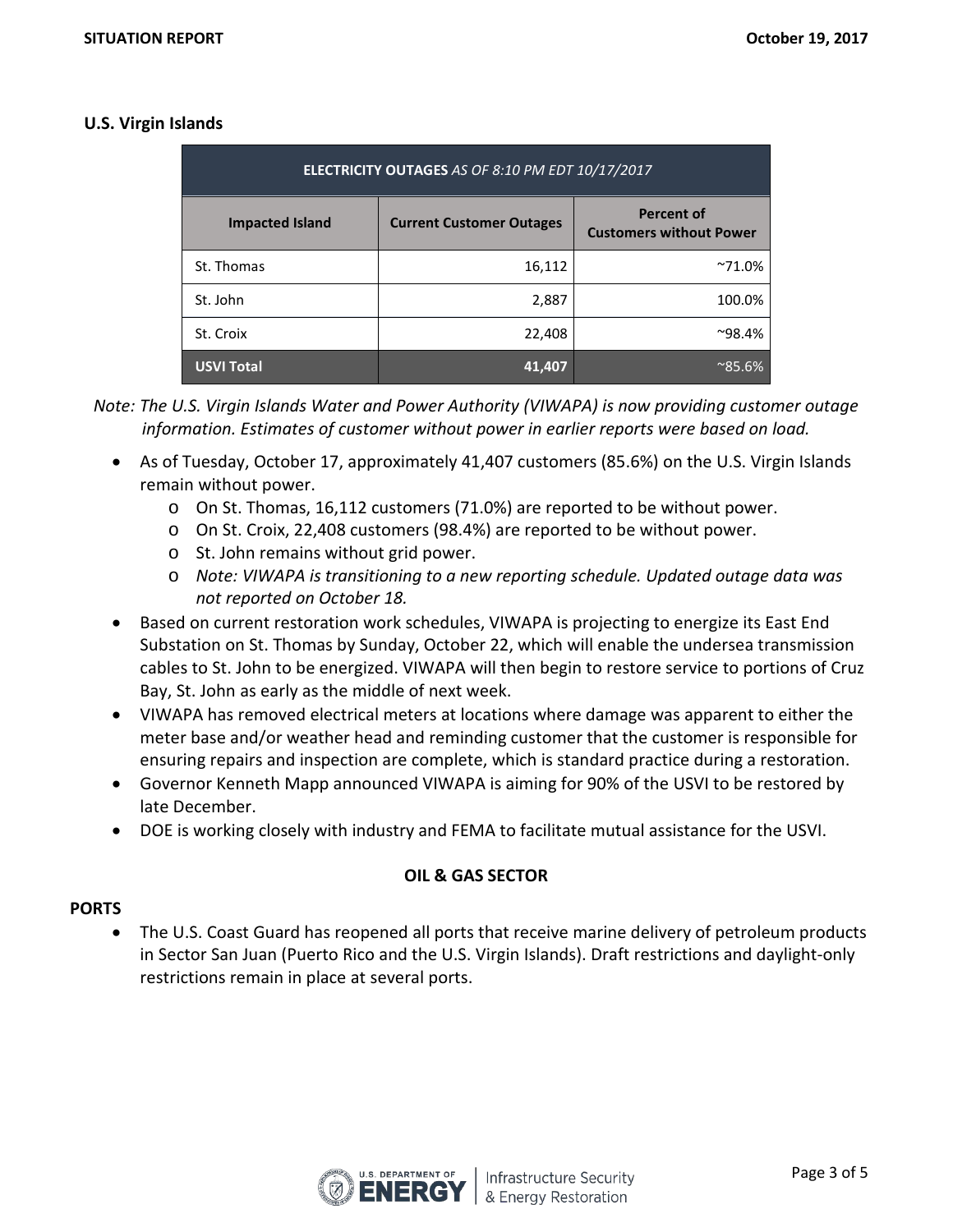# **Emergency Declarations & Waivers**

#### **EMERGENCY DECLARATIONS**

- On September 18, Puerto Rico and USVI declared emergencies due to Hurricane Maria. These declarations automatically waived select Federal Motor Carrier Safety Regulations (FMCSRs), including hours-of-service (HOS) regulations, for motor carriers hauling resources to aid in restoration. Some HOS waivers applied specifically to the movement of petroleum products in or through the state. On September 20, President Trump approved a major disaster declaration.
- On September 26, President Trump amended the Puerto Rico and U.S. Virgin Islands disaster declarations to authorize increased cost sharing to 100 percent Federal funding for debris removal and emergency protective measures beginning September 17. The declaration includes direct Federal assistance for 180 days from the start of the incident period and a 90 percent Federal cost share thereafter.
- The table below summarizes emergency declarations and HOS waivers issued by states in response to the impacts of Hurricanes Nate and Maria. Please see earlier Situation Reports for details about waivers that have expired or those related to Hurricanes Harvey and Irma.

| State Emergency Declarations and HOS Waivers as of 10:00 AM EDT 10/19/2017 |                                                                                                                         |                        |                         |               |  |
|----------------------------------------------------------------------------|-------------------------------------------------------------------------------------------------------------------------|------------------------|-------------------------|---------------|--|
| <b>State</b>                                                               | <b>Details</b>                                                                                                          | <b>Effective Dates</b> |                         | <b>Status</b> |  |
|                                                                            |                                                                                                                         | <b>Start</b>           | <b>End</b>              |               |  |
| Regional<br>(Multi-State)                                                  | Regional Emergency Declarations and<br>FMCSR waivers issued by FMCSA.                                                   | Extended:              | Extension to<br>11/6/17 | Active        |  |
|                                                                            | On October 4, the FMCSA extended the<br>Regional Emergency Declaration for Puerto<br>Rico, and the U.S. Virgin Islands. | 10/4                   |                         |               |  |
| Puerto Rico                                                                | State of Emergency                                                                                                      | Extended:<br>09/18/17  |                         | Active        |  |
| U.S. Virgin<br>Islands                                                     | State of Emergency                                                                                                      | Extended:<br>09/18/17  |                         | Active        |  |

Sources: [U.S. Department of Transportation;](http://www.fmcsa.dot.gov/emergency) Governor Office Websites

#### **FUEL WAIVERS**

• The table below lists fuel-related waivers issued by the U.S. Environmental Protection Agency (U.S. EPA) for Hurricanes Maria and Nate. Waivers that have expired have been removed from the table. Please see earlier Situation Reports for any needed details about waivers that have since expired.